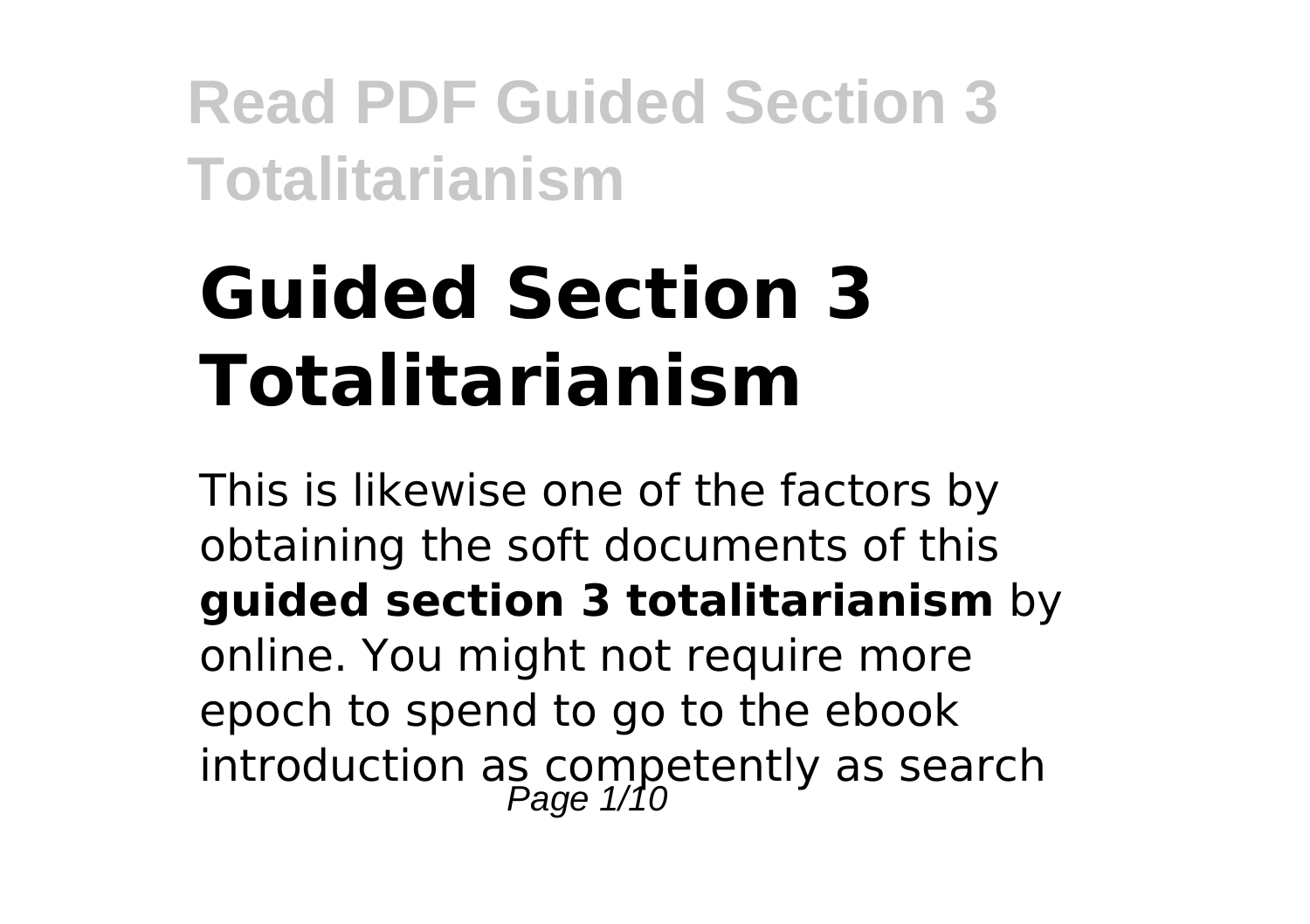for them. In some cases, you likewise accomplish not discover the proclamation guided section 3 totalitarianism that you are looking for. It will totally squander the time.

However below, bearing in mind you visit this web page, it will be hence categorically simple to get as capably as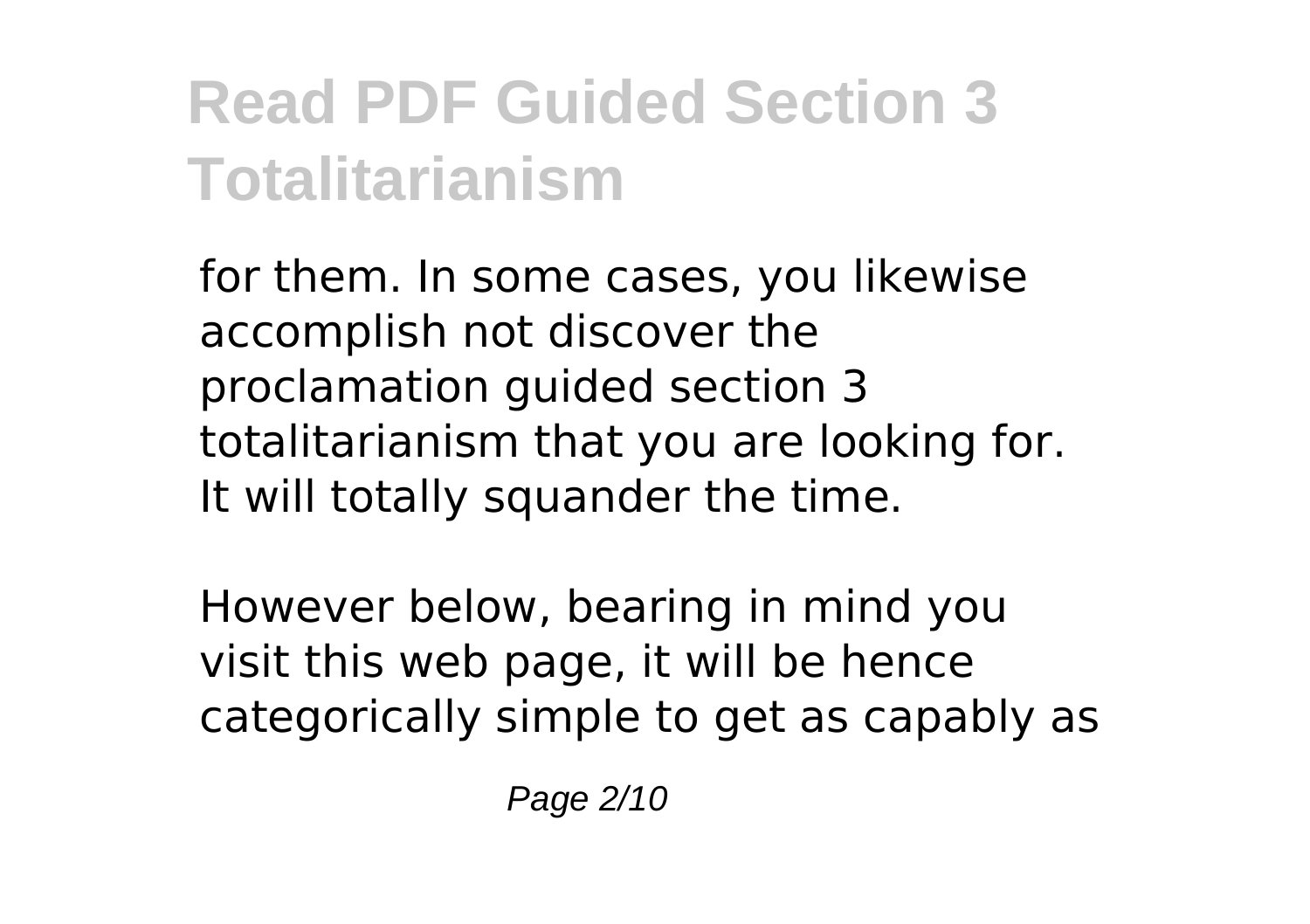download guide guided section 3 totalitarianism

It will not tolerate many times as we run by before. You can complete it though play a role something else at house and even in your workplace. so easy! So, are you question? Just exercise just what we provide under as competently as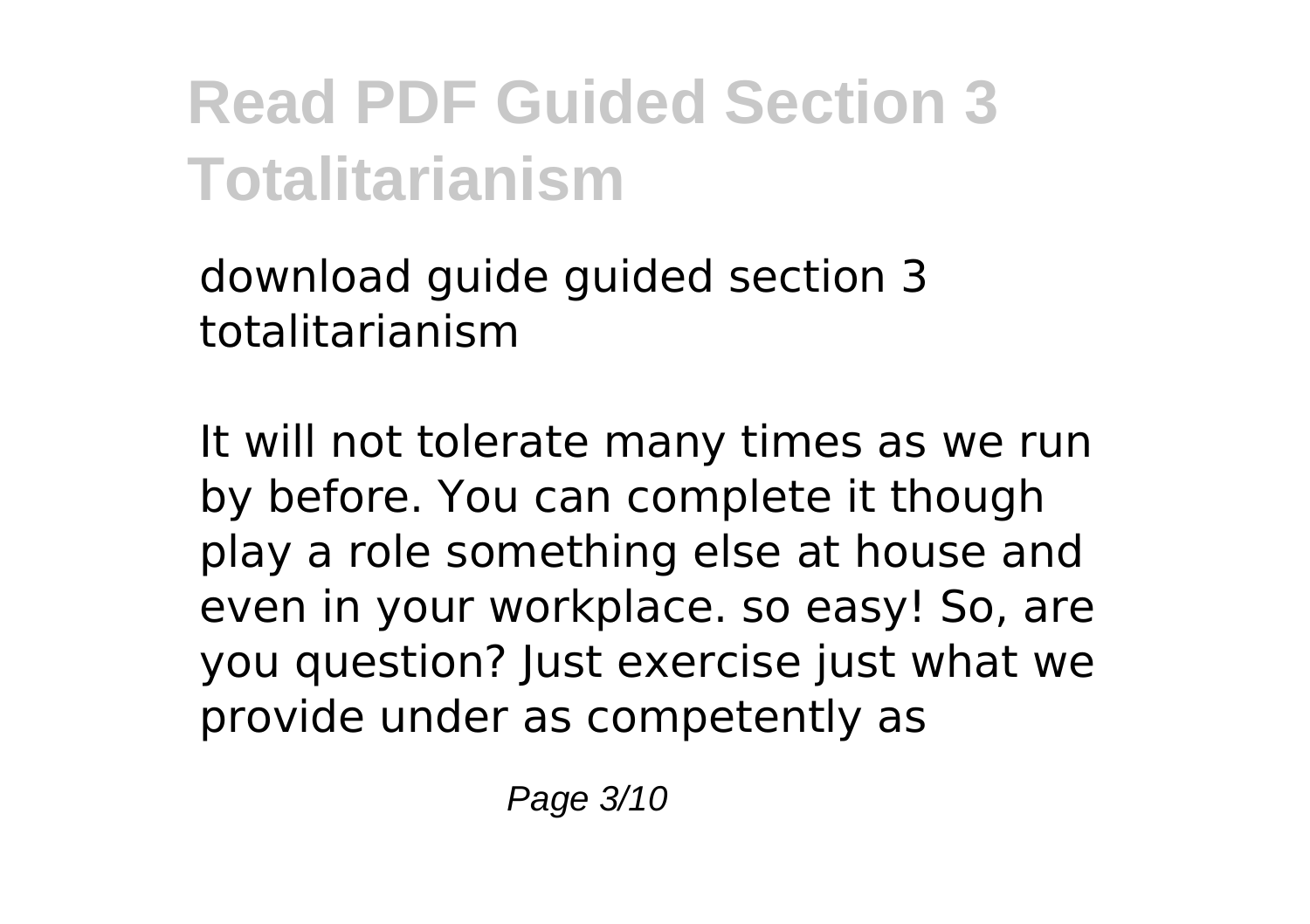### evaluation **guided section 3 totalitarianism** what you behind to read!

Better to search instead for a particular book title, author, or synopsis. The Advanced Search lets you narrow the results by language and file extension (e.g. PDF, EPUB, MOBI, DOC, etc).

Page 4/10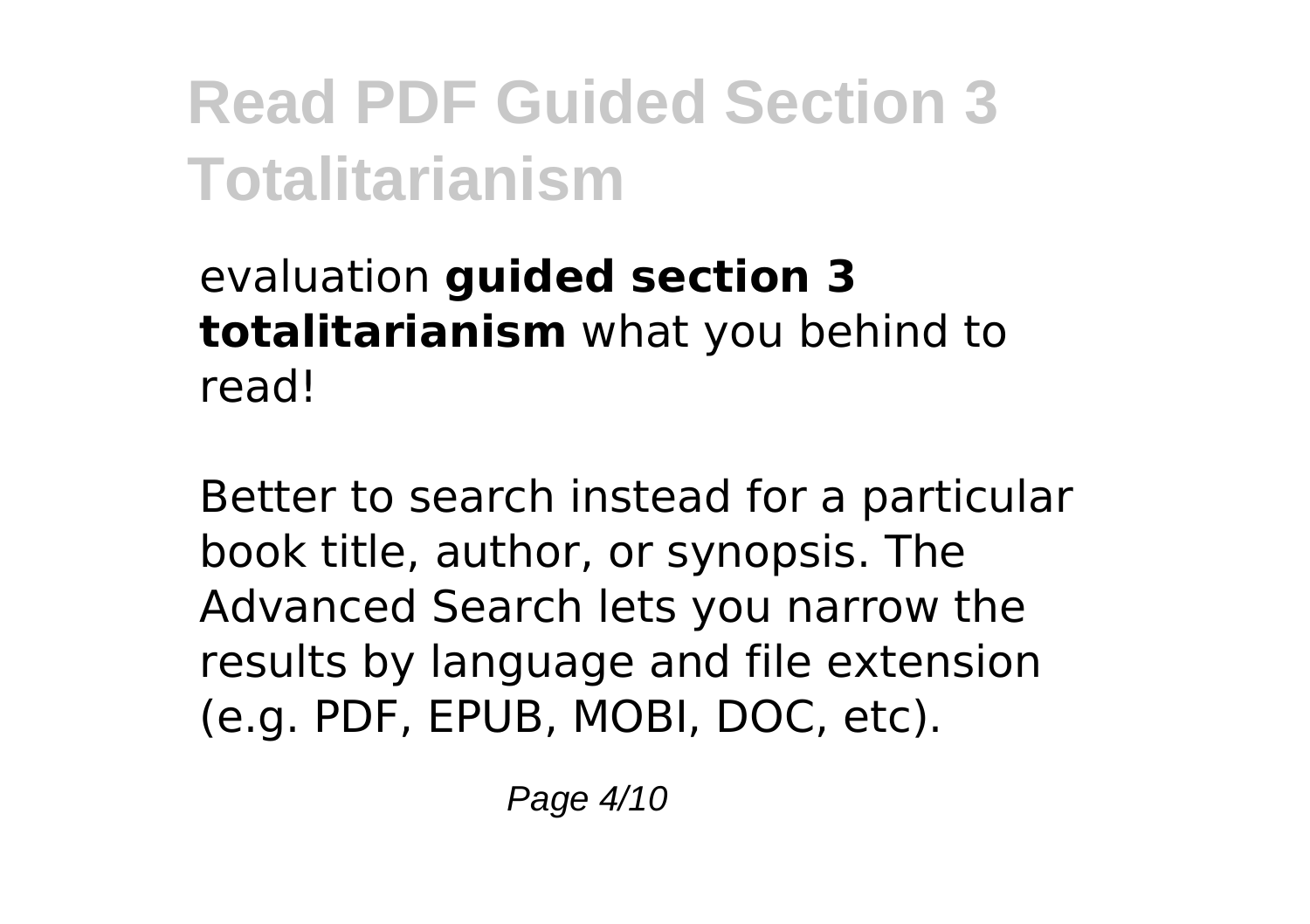**Guided Section 3 Totalitarianism** Democracy (Greek: δημοκρατία, romanized: dēmokratiā, from dēmos 'people' and kratos 'rule') is a form of government in which the people have the authority to deliberate and decide legislation ("direct democracy"), or to choose governing officials to do so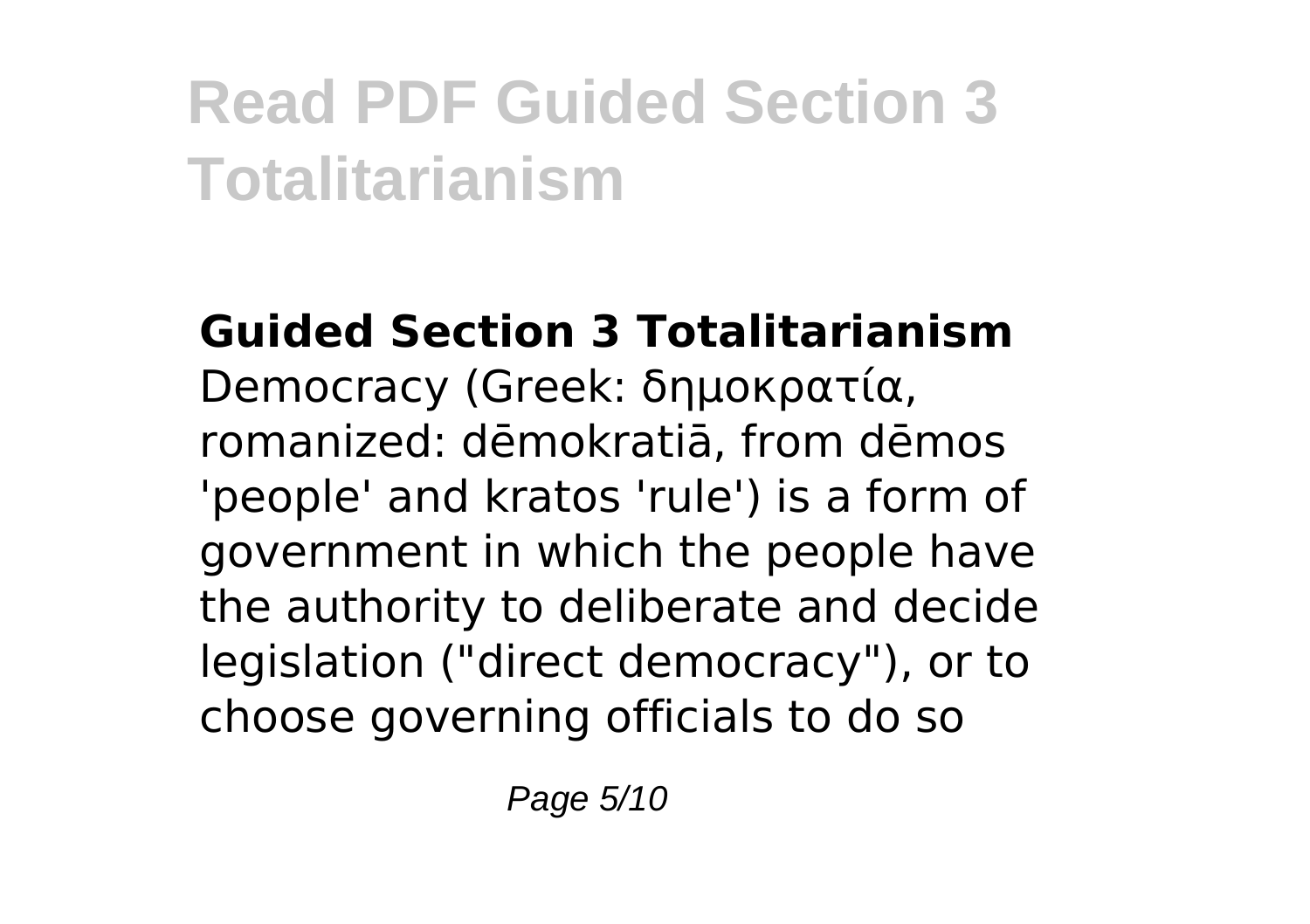("representative democracy"). Who is considered part of "the people" and how authority is shared among or delegated by the ...

### **Democracy - Wikipedia**

Making Connections: The General Education Curriculum. The University of North Carolina at Chapel Hill strives to

Page 6/10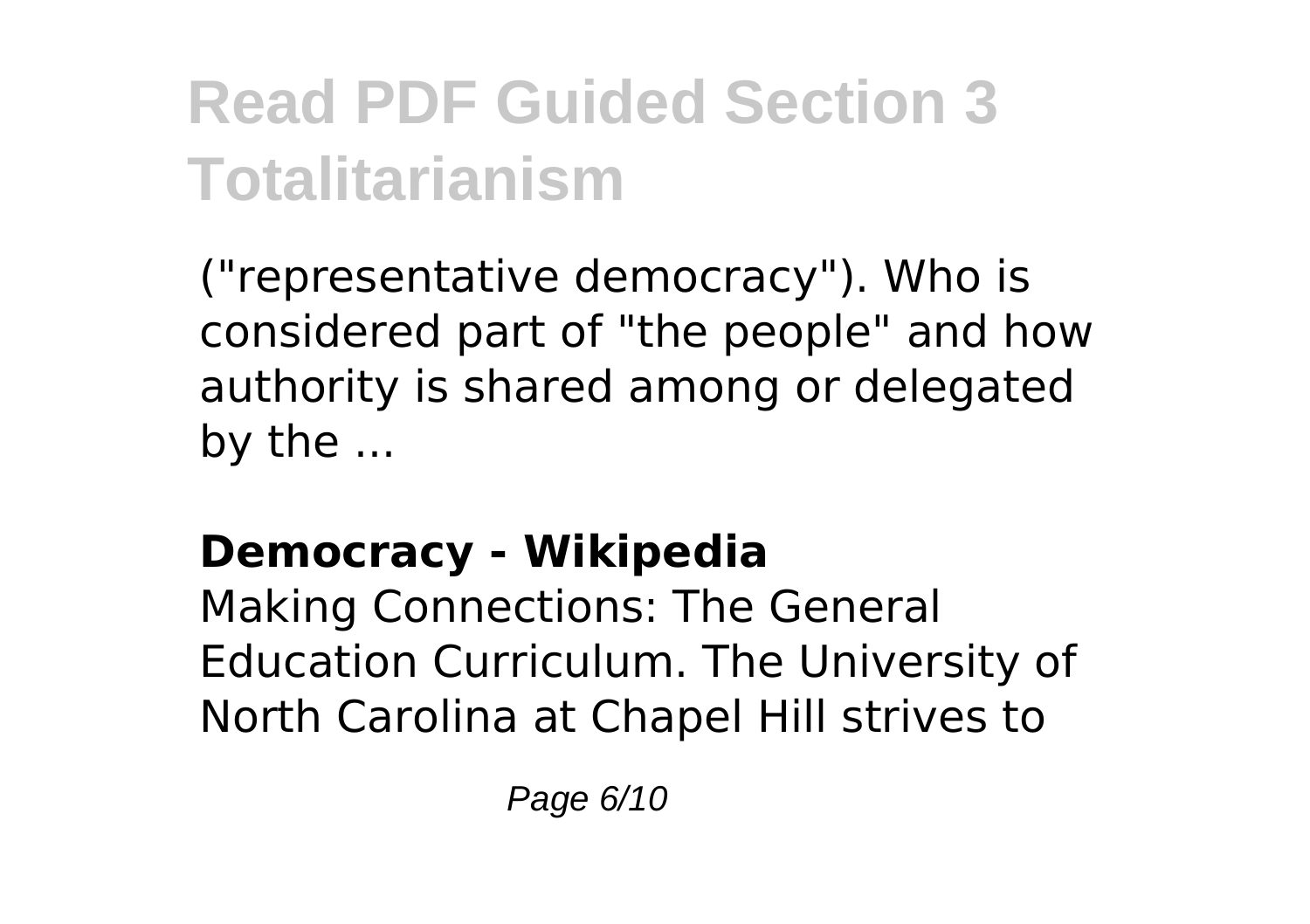cultivate the range of skills, knowledge, values, and habits that will allow graduates to lead personally enriching and socially responsible lives as effective citizens of rapidly changing, richly diverse, and increasingly interconnected local, national, and worldwide communities.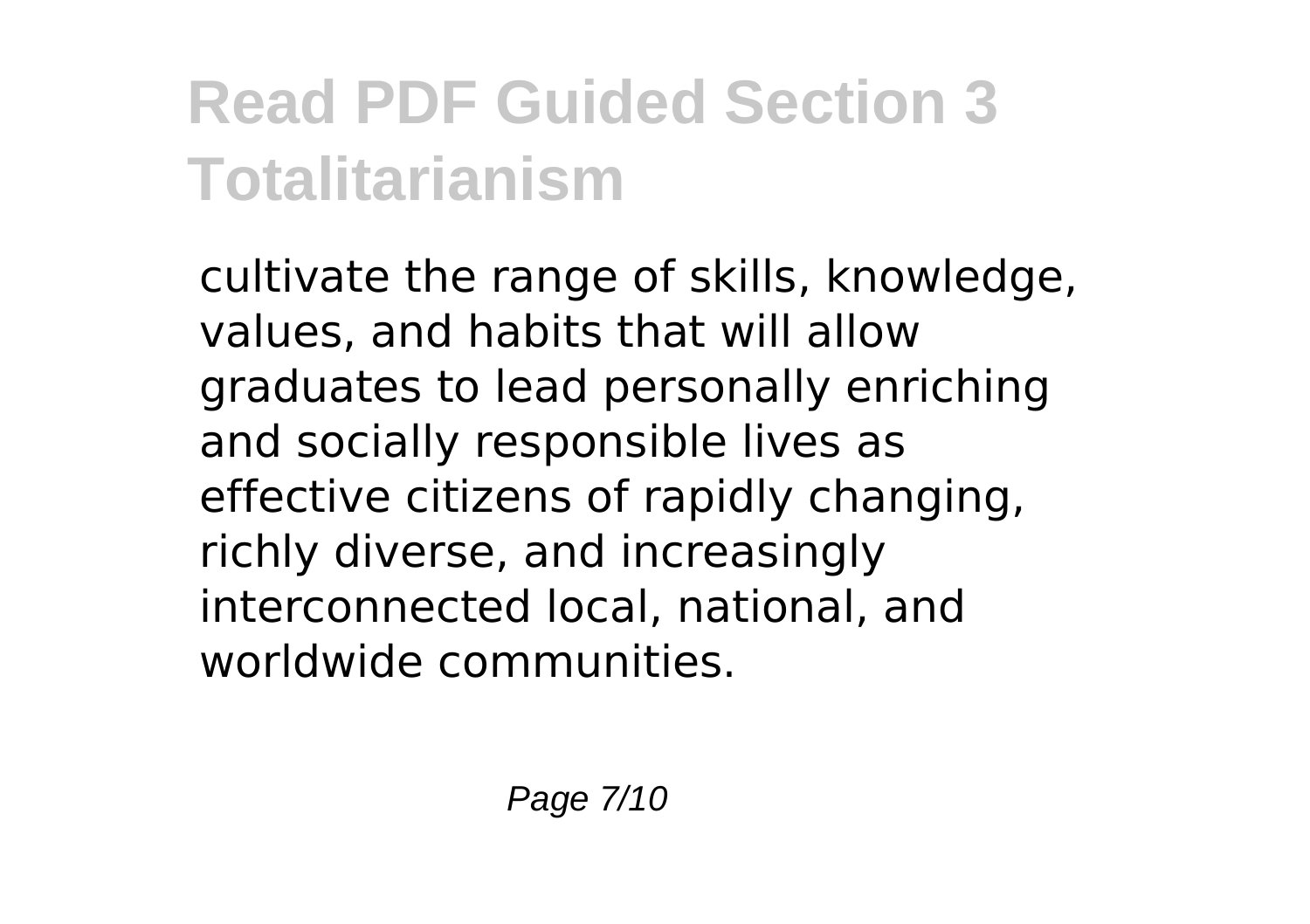### **General Education Curriculum and Degree Requirements < University of ...**

The Republic of Yemen was declared on 22 May 1990. Ali Abdullah Saleh of the north became Head of State, and Ali Salim al-Beidh of the south became Head of Government.A 30-month transitional period for completing the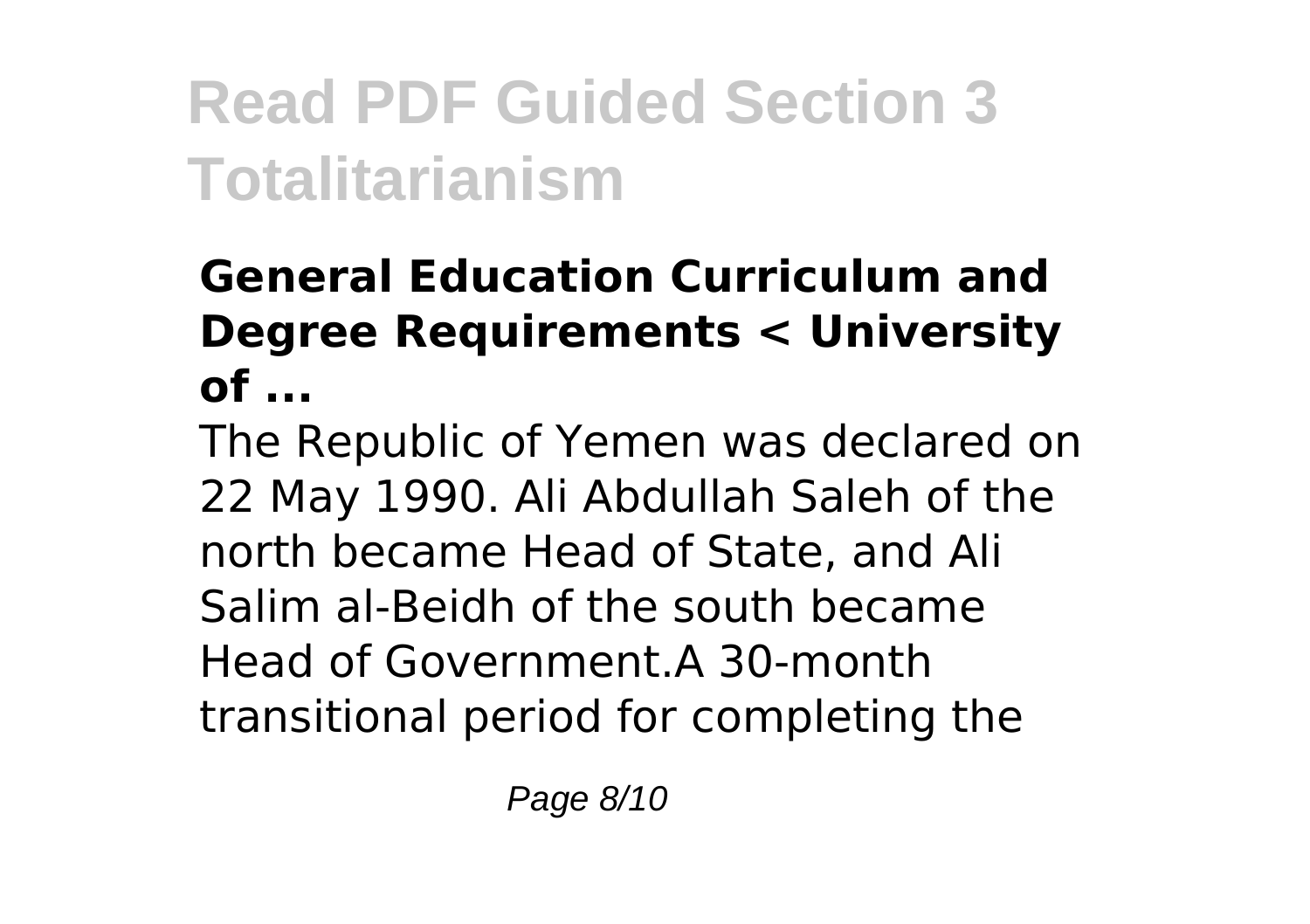unification of the two political and economic systems was set. A presidential council was jointly elected by the 26-member Yemen Arab Republic advisory council and the 17-member ...

Copyright code:

Page 9/10